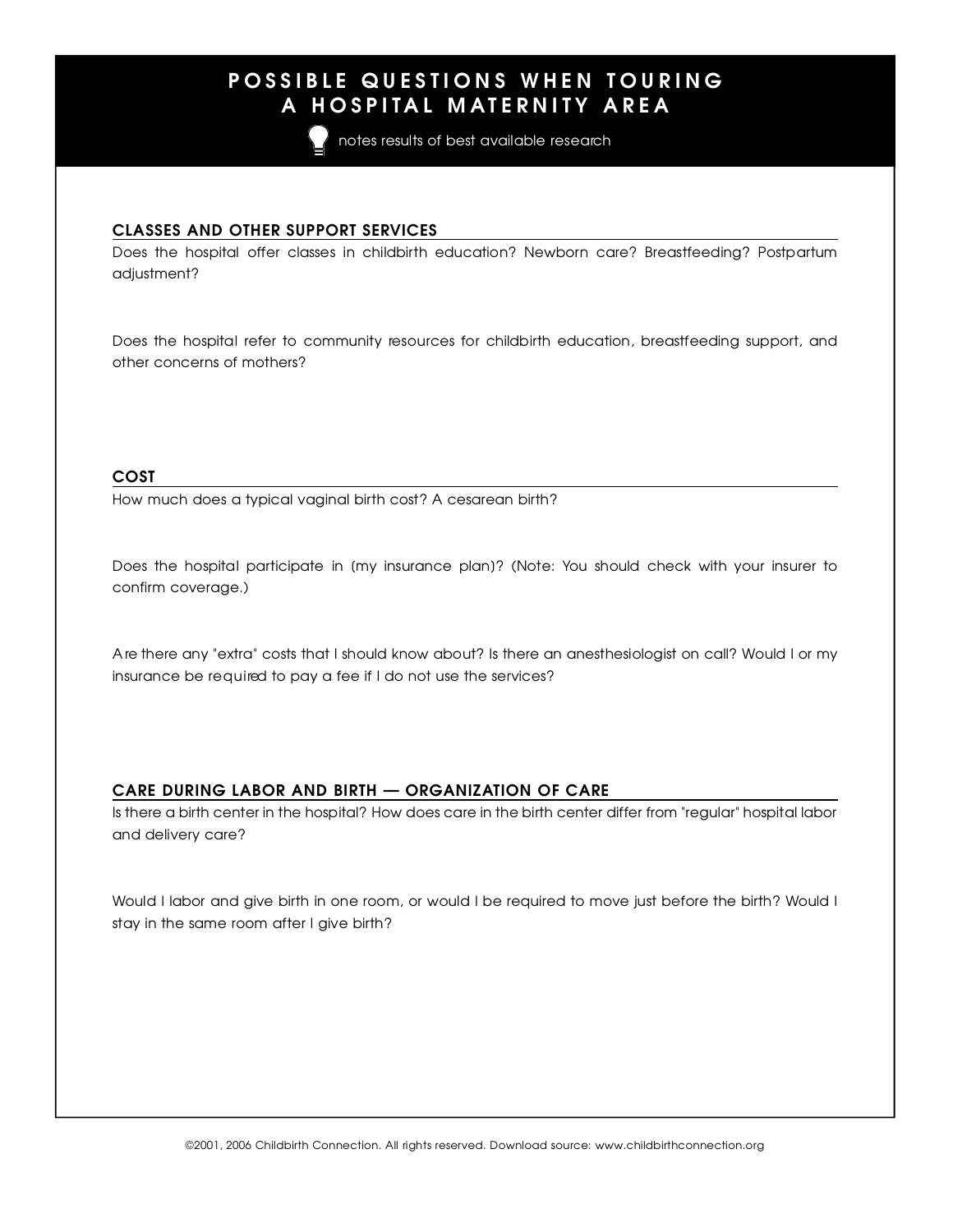<u>CARE DURING END ON THE BIRTH — COMPANIONS</u> Do you have any policies that limit the number of people who may be with me during labor and birth? Can the baby's siblings be present? Is there an age restriction?

Do you have experience with trained labor support (doulas) during labor and birth? Do you encourage

 $\frac{1}{2}$ *T h e re are many well-established benefits and no known risks of doula care .*

**CARE DURING LABOR AND BIRTH — INTERVENTIONS**<br>How do you monitor the well-being of the baby during labor? Do you use occasional or continuous elec-How do you monitor the well-being of the baby during labor? Do you use occasional or continuous elect ronic fetal monitoring? Is a doppler (hand-held ultrasound device used to monitor your baby's heart) or a fetoscope (stethoscope for listening to your baby's heart) an option?

*A doppler and a fetoscope are safe and effective options. These choices may give you gre a t e r f reedom of movement and may reduce your chance of having a cesarean birth.*

What are your usual policies and practices about:<br>• IVs (intravenous lines) in labor

- 
- $\sim$  IVs (intravenous lines) in labor *The best available re s e a rch finds that IVs are not appropriate as a routine practice.*
- $\sim$  freedom to be dont cand move about in labor

*The best available re s e a rch supports the mother's choice, and her freedom to be up and about.*

 $\sim$  earning and drinking in labor

*The best available re s e a rch supports drinking when thirsty and, if the mother is interested, eating liahtly.* 

 $\epsilon$  positions for birth.

*The best available re s e a rch supports avoiding back-lying positions and supports the mother's choice among other positions.*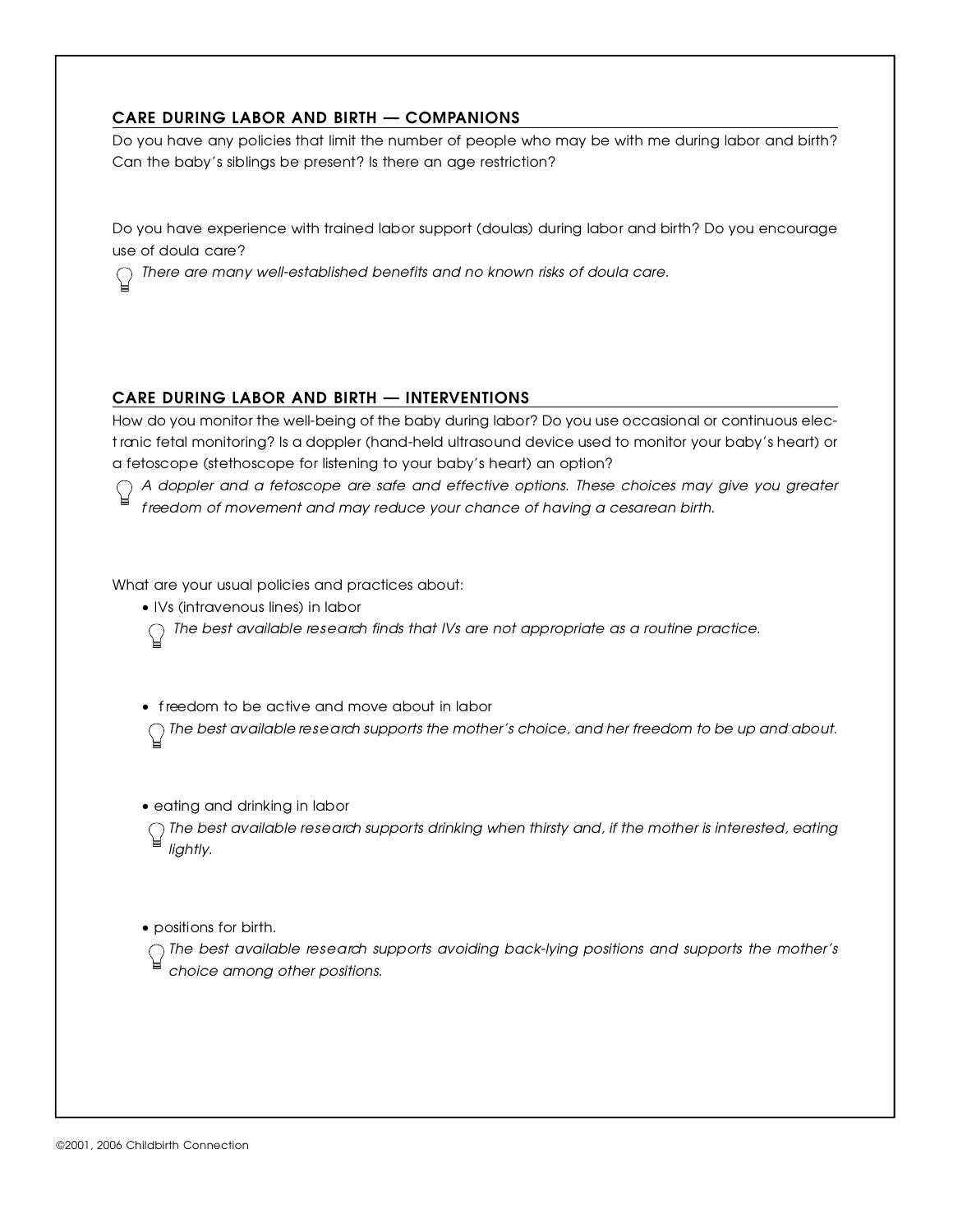What is the usual care if a labor is progressing slowly?

*Many less invasive things can be done before deciding on a cesare a n .*

What percent of the time do women giving birth here get an episiotomy (a cut to enlarge the opening<br>of the vagina just before birth)?

of the vagina just before birth)? *The best available re s e a rch finds no benefit and various risks in routine or liberal use of episiotomy.*

**CARE DURING LABOR AND BIRTH — HELP WITH PAIN**<br>How would you recommend that I prepare for managing pain during labor and birth? How would you recommend that I pre p a re for managing pain during labor and birth?

*Because of important diff e rences among choices for labor pain relief, it is important to become i n f o rmed about pain relief options well before labor.*

what drug-free measures for pain refer are available in this hospital?

*D r u g - f ree methods and techniques (including doula care) can provide pain relief for women in l a b o r, with limited or no side effects. Hospitals may offer few choices among drug-free measures for* pain relief.

What would happen if I decided that I want an epidural?

*An epidural can provide good pain relief, but it changes the course of labor in important ways and has various drawbacks. [Note: due to effects of epidurals and to the need for other interventions that are generally re q u i red with an epidural, they are not available in out-of-hospital settings.]*

A re other pain medications an option?

*Although opioids (narcotics) are available in many U.S. hospitals, the best available re s e a rch suggests that they are not very effective in relieving pain and have risks for mothers and babies. Although nitrous oxide is not widely available in the U.S., the best available re s e a rch suggests that it can provide helpful pain relief, with fewer unintended effects than either epidurals or opioids.*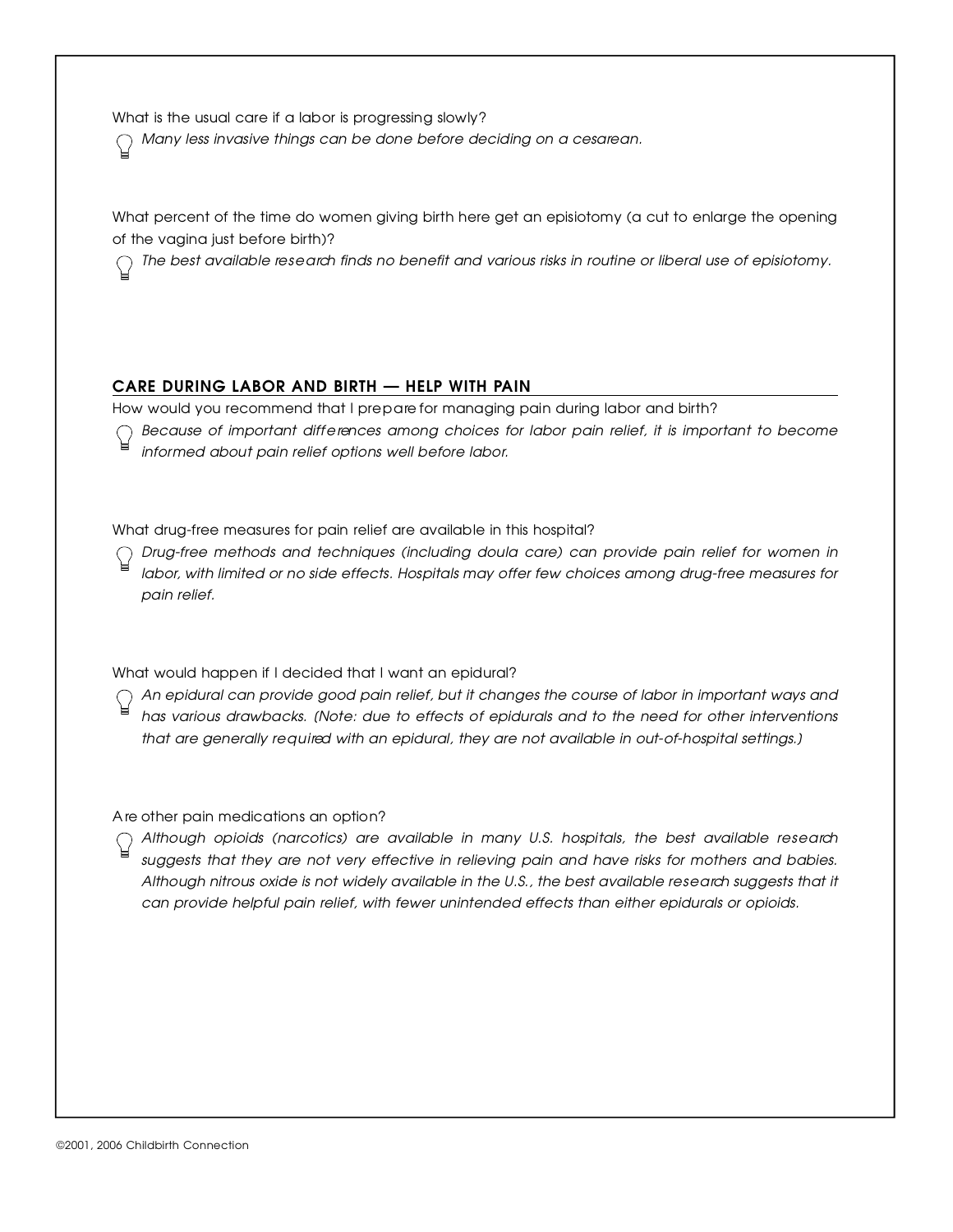**CARE DURING LABOR AND BIRTH — COMPLICATIONS**<br>What percentage of women who give birth here have cesarean sections? What percentage of women who give birth here have cesarean sections?

*Nearly one-fourth of birthing women in the U.S. have cesareans. This rate has steadily risen in re c e n t years, and federal health objectives call for a reduction. A particular hospital's style of management can lead to cesarean rates that are much higher or much lower than average.*

A re there any situations (such as cesareans or other procedures, tests, treatments) that would require me<br>to be separated from my partner and/or doula during labor or birth?

 $\bigcap$  Supportive companions offer many benefits to laboring women. They should not be removed *Supportive companions offer many benefits to laboring women. They should not be removed without good scientific evidence to support such a decision.*

 $\frac{P}{P}$  . The state and the state of  $P$ What newborn care is routinely provided or off effects if a baby is healthy?

Would my baby be separated from me immediately or shortly after birth? For what purpose and how<br>long?

. ی. . .<br>. – *The best available re s e a rch supports no routine separation of mothers and babies after birth.*

A re there any policies regulating use of hospital nursery care by healthy newborns? Do you have a " rooming in" option, where my baby could stay in the room with me instead of being cared for in the

 $rac{1}{2}$   $rac{1}{2}$   $rac{1}{2}$ *The best available re s e a rch opposes routine hospital nursery care of babies.*

Is there a newborn intensive care unit on site? Is there any situation in which my baby would need to be transferred to another facility?

What breastfeeding researces are available? Does the hospital have a lactation consultant on staff ? How would I ensure that my breastfed baby would not be given bottles of water or formula? Do you pass out formula samples?<br>( ) Breastfeeding offers important benefits. Breastfeeding support from informed and experienced indi-

*B reastfeeding offers important benefits. Breastfeeding support from informed and experienced individuals can help mothers establish and maintain breastfeeding. Supplements and formula samples can interfere with breastfeeding.*